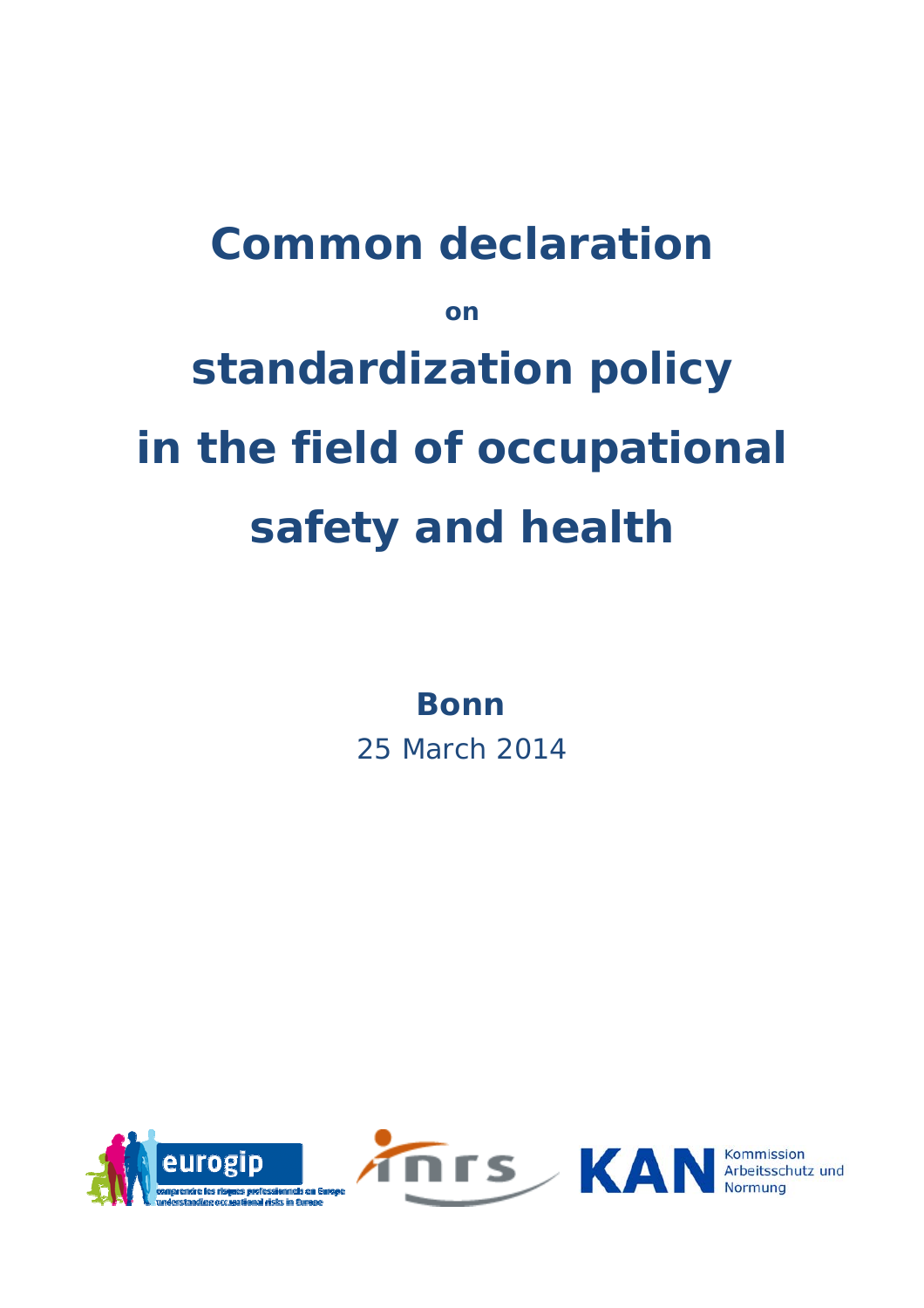Standards are an important element in prevention activity for safe and healthy workplaces. Elaborated at European and increasingly also at international level, they set out technical requirements for products and define measurement methods for emissions such as noise, vibration, radiation and harmful substances. At the same time, standards increasingly impact upon non-technical areas such as the harmonization of OSH management systems. Against this background **EUROGIP** (represented by R. Haeflinger), **INRS** (Institut National de Recherche et de Sécurité pour la prévention des maladies professionnelles et des accidents du travail, represented by S. Pimbert) and **KAN** (Kommission Arbeitsschutz und Normung, represented by N. Breutmann), supported by the social partners, have agreed upon a set of joint positions on their standardization policy.

#### **1. Product standardization**

Following the principles of the Cracow Memorandum<sup>1</sup>, harmonized European Standards must constitute a reliable technical reference for all stakeholders and must support legislation in a consistent manner, without contradictions, in order to contribute to fairness of competition and to the high level of safety called for by the Treaty on the functioning of the European Union (TFEU). Harmonized European standards should reflect the current state of the art and correspond to the highest level of safety and health that can reasonably be expected from a product.

CEN and CENELEC actively encourage the adoption of ISO and IEC standards at European level whenever possible. In this context, preserving the high level of safety and health that is expected of harmonized European standards supporting directives under Article 114 of the TFEU constitutes a major challenge.

For the negotiations on the Transatlantic Trade and Investment Partnership (TTIP) between the EU and the USA, the French and German OSH parties call upon the European Commission and the European standardization bodies to ensure that the high level of protection in the trade of products that is required by the EU treaties is respected.

As a matter of principle, it must be ensured that standards continue to support the essential health and safety requirements of the EU Single Market directives under the rules of the New Legal Framework even where they are developed at international level or as a result of bilateral agreements between trade partners. The French and German OHS parties stress that standards need to be assessed independently vis-àvis their satisfaction of the essential health and safety requirements of the European directives. They consider that such assessments have been successfully carried out up to now by the CEN consultants and recommend that such consultants continue to

j

<sup>1</sup> www.euroshnet.eu/pdf/Cracow-Conference-2008/Memorandum-en.pdf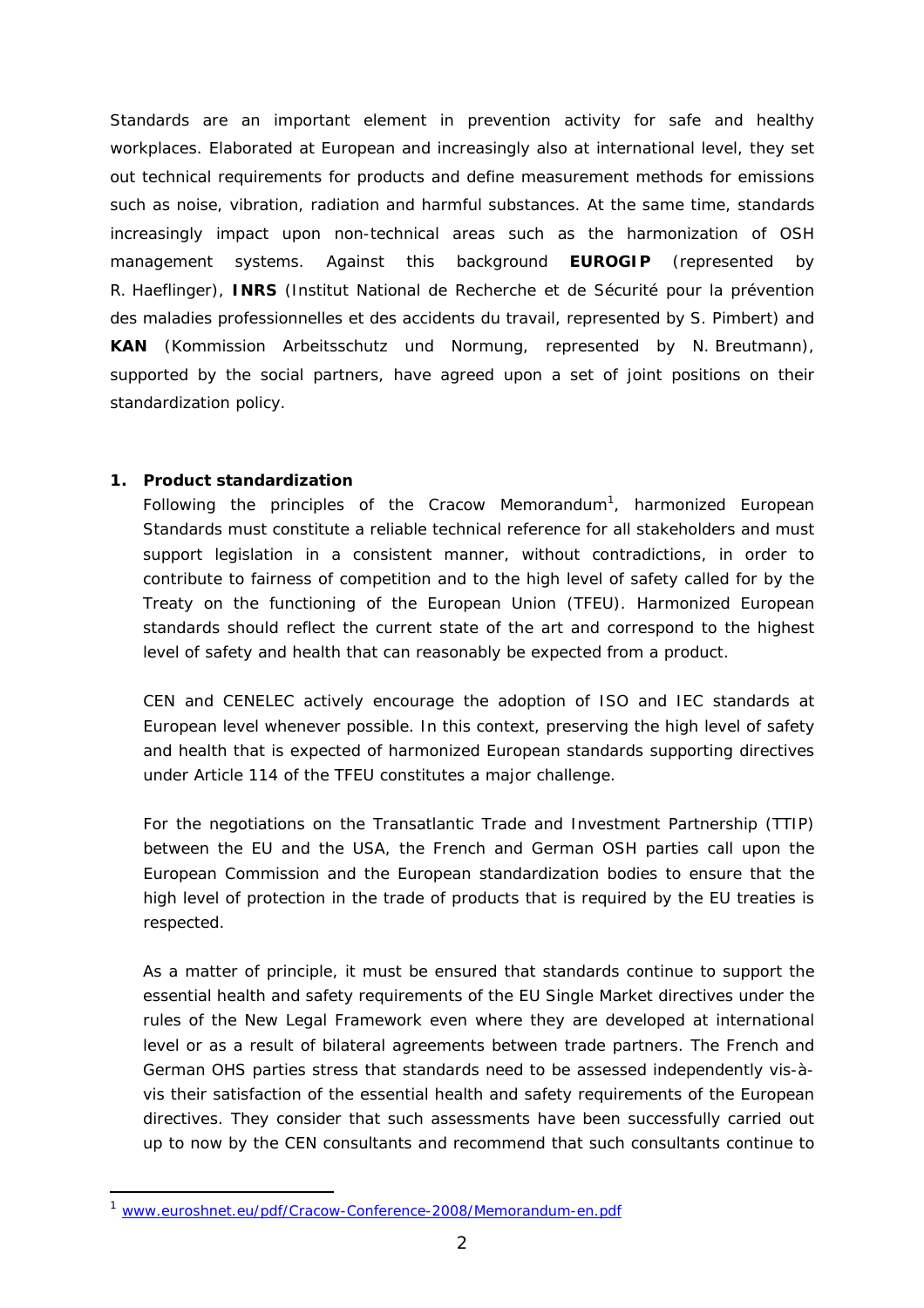be assigned. They also call upon the European Commission to ensure adequate enforcement of market surveillance at national level by the Member States.

#### **2. Role of new deliverables**

Besides traditional standards, new types of document produced by standardization bodies are increasingly emerging which can be grouped under the heading of "new deliverables". These documents include CEN Workshop Agreements (CWAs) and Publicly Available Specifications (PAS). Although they are drafted under the auspices of standards organizations, they differ from traditional standards in that they are not designed to reflect a consensus between all stakeholders.

Originally, these deliverables were intended for fast-moving sectors such as that of information technology, since they can be produced within a short time. New deliverables are driven by particular interests; they are increasingly being used to address health and safety issues. Since in the view of the OSH parties, the production and use of such deliverables is associated with problems, EUROGIP, INRS and KAN reject the use of CWAs and PAS for the regulation of OSH aspects. The French and German OHS parties call upon the standardization bodies to make a clear formal and visual differentiation between standards and new deliverables in order to ensure that users are well aware of the exact nature of the documents.

### **3. Standardization in the field of services**

Standardization is considered an important means of liberalizing cross-border trade in services and removing obstacles to trade. If standards are drawn up for services, it is inevitable that they will include references to the people who perform the services. Consequently, such standards may include requirements concerning the safety and health of the service providers, an area which should in fact be regulated by the individual states as part of their implementation of OSH directives under Article 153 of the TFEU. CEN Guide 15 on service standardization takes this into account. In contrast to products, services are delivered with a particular customer focus and are generally unique to the customer concerned. One particular threat arises from the fact that it may not be possible to standardize the process itself and that in consequence, skills and competencies may be defined instead for the person performing it. This could ultimately lead to an explosion in the certification of persons on the basis not only of their ability, but also of their formal vocational qualifications. The French and German OSH parties acknowledge the value of standardized services for the European Single Market. However, it is important to look closely at what is being standardized, and limits will have to be defined concerning the role of standardization in the area of safety-related qualifications.

### **4. Standardization in the area of the health and safety of workers at work**

Article 153 of the TFEU directly focuses on social security and on health and safety aspects at the workplace, and sets out the framework for the development of European Directives in this area. Directives developed under Article 153 contain minimum requirements which are to be adopted by the Member States within their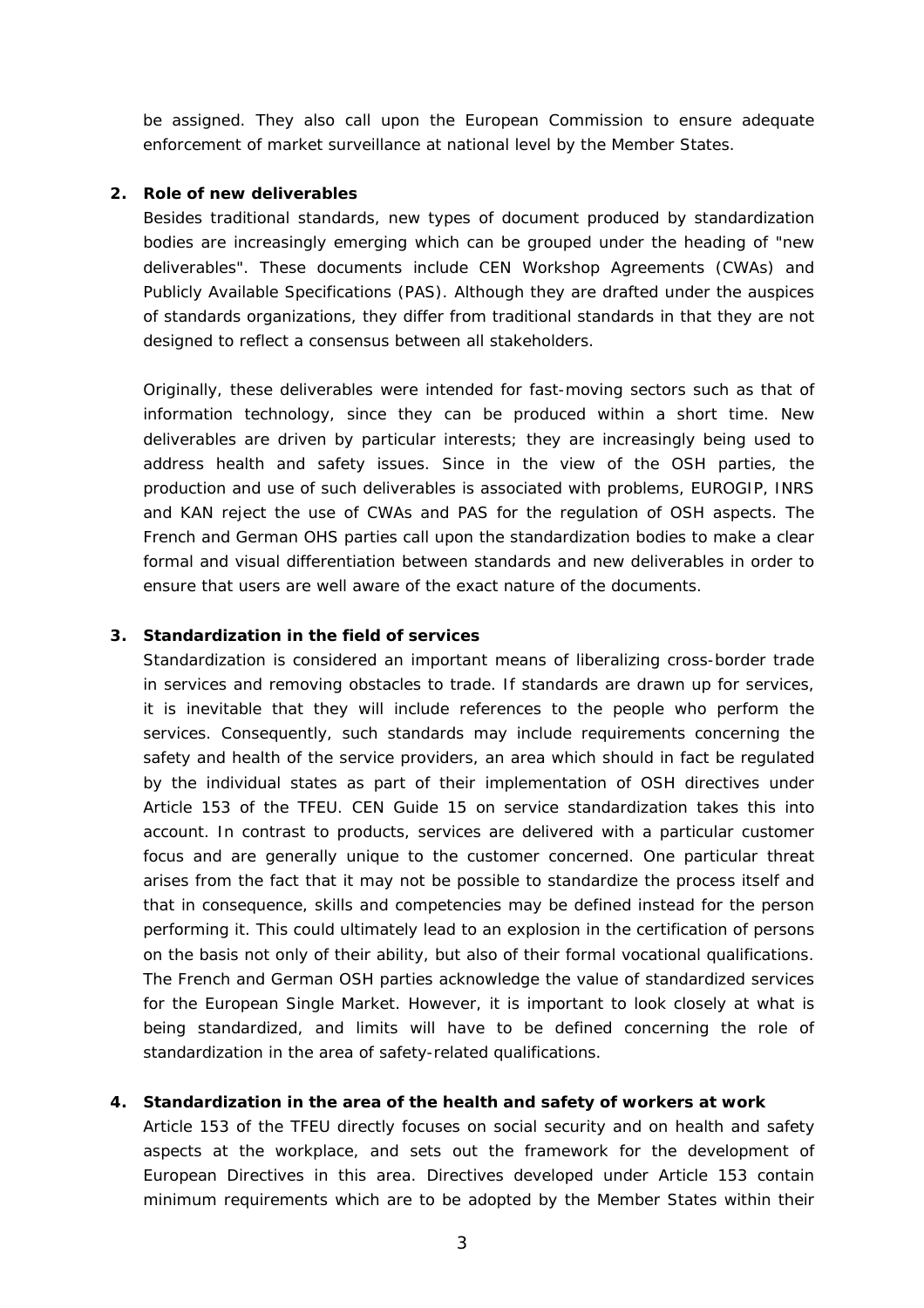responsibility for the improvement of occupational safety and health. In this area, European Standards do not play a role comparable to that in product standardization. However, standardization is possible and has delivered good results in fields including the following: terms and definitions, measurement and planning of measurement, testing and sampling procedures, statistical methods and data exchange, safety signals and warning signs, and selection of equipment. EUROGIP, INRS and KAN call upon the European standardization bodies to take the different role of standards within the scope of Article 153 and Article 114 into account when launching new standardization projects. In particular, the European standardization bodies should evaluate whether new projects within the scope of Article 153 support the Member States in improving occupational safety and health and whether they lead to duplication of work and conflicts with regulations of the individual EU Member States.

#### **5. Standardization of management systems**

Various management systems have been introduced in recent years in France, Germany and elsewhere. Systems have been standardized and have thus become certifiable. Well-known examples include the ISO 9000 series of standards for quality assurance and ISO 14000 for environmental management systems. Standardization is also addressing other subjects, such as **social responsibility in the ISO 26000 standard**. There are also efforts to incorporate topics such as sustainability or health management in standards or new deliverables.

In October 2013, ISO approved the request by the British Standards Institute (BSI) to develop an international standard for **OSH management systems (ISO 45001)** based upon OHSAS 18001, which is already in use in numerous countries. In their comment to their national standards institutes, German and French OSH parties drew attention to the fact that adequate provisions governing OSH management systems already exist in the form of the ILO guide to OSH management systems and its implementation at national level. EUROGIP, INRS and KAN are therefore concerned that the ISO standard would offer no added value, whilst at the same time leading to greater pressure for certification. This would above all affect small and medium-sized enterprises who would have to be certified in order to obtain orders as suppliers or to take part in tendering processes. Since the ISO Project Committee 283 has started working on the standard "Occupational health and safety management systems – Requirements", EUROGIP, INRS and KAN have decided to become actively involved in the standardization work both in the national mirror committees and in ISO/PC 283.

### 6. **Perspectives for future joint commitment**

EUROGIP, INRS and KAN confirm their excellent cooperation in standardization. They will continue to identify common objectives, find and establish instruments of cooperation and look for approaches to jointly influence the standardization process while benefiting from efficiency gains. In the Strategic Advisory Board for Occupational Health and Safety (CEN/SAB OHS) they will undertake joint efforts to